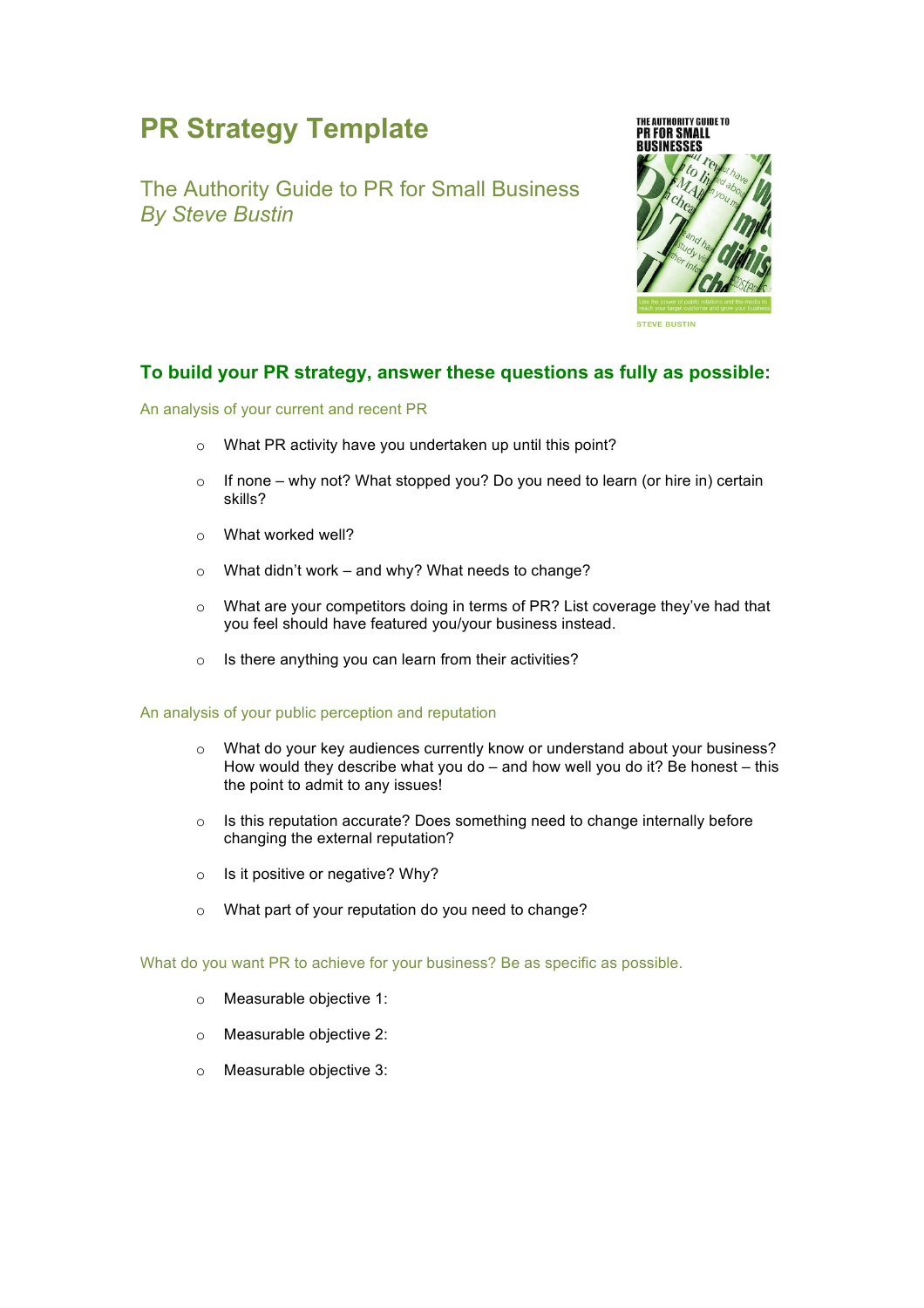#### Who are your target audiences?

- o Are you targeting businesses or consumers?
	- B2B: Include location, industry sectors, job titles you need to target etc ■ B2C: Include location, gender, age, socio-economic group, education
	- level, interests and hobbies etc
- o Profile of target audience 1:
- o Profile of target audience 2:

For each target audience, define your key media targets. What media do the people you need to reach, consume?

- o National Newspapers:
- o Local/regional newspapers:
- o Consumer magazines:
- o Trade/professional magazines/blogs:
- o Online Outlets:
- o Broadcast outlets:

Who is the key journalist you want to reach at each of those media outlets? List either a job title (such as 'business editor' or 'health reporter') or preferably the name of the person who holds that role at your target media outlet.

- o National Newspapers:
- o Local/regional newspapers:
- o Consumer magazines:
- o Trade/professional magazines:
- o Online Outlets:
- o Broadcast outlets:

What are the news stories you can offer to these key media targets, when do you want that coverage to appear and when do you need to release it?

- o Story 1:
	- **•** Target date for coverage:
	- When does it need to be released?
- o Story 2:
	- **•** Target date for coverage:
	- When does it need to be released?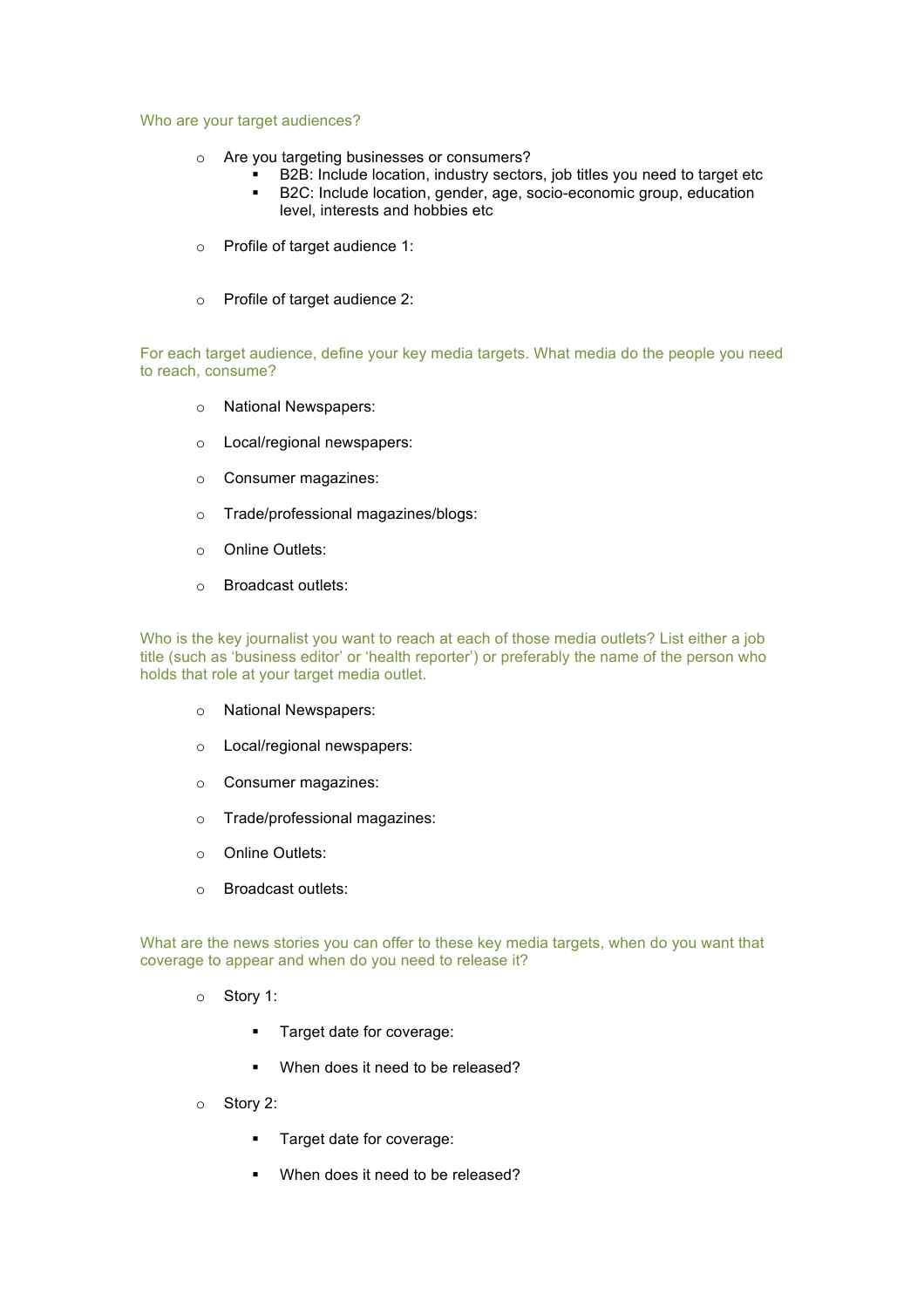- o Story 3:
	- **•** Target date for coverage:
	- When does it need to be released?

### What other resources do you have to support each story?

## Story 1:

- Images:
- Video:
- Case studies:
- Filming opportunities:
- Interviewees:
- Other:

## Story 2:

- Images:
- Video:
- Case studies:
- Filming opportunities:
- Interviewees:
- Other:

## Story 3:

- Images:
- Video:
- Case studies:
- Filming opportunities:
- Interviewees:
- Other: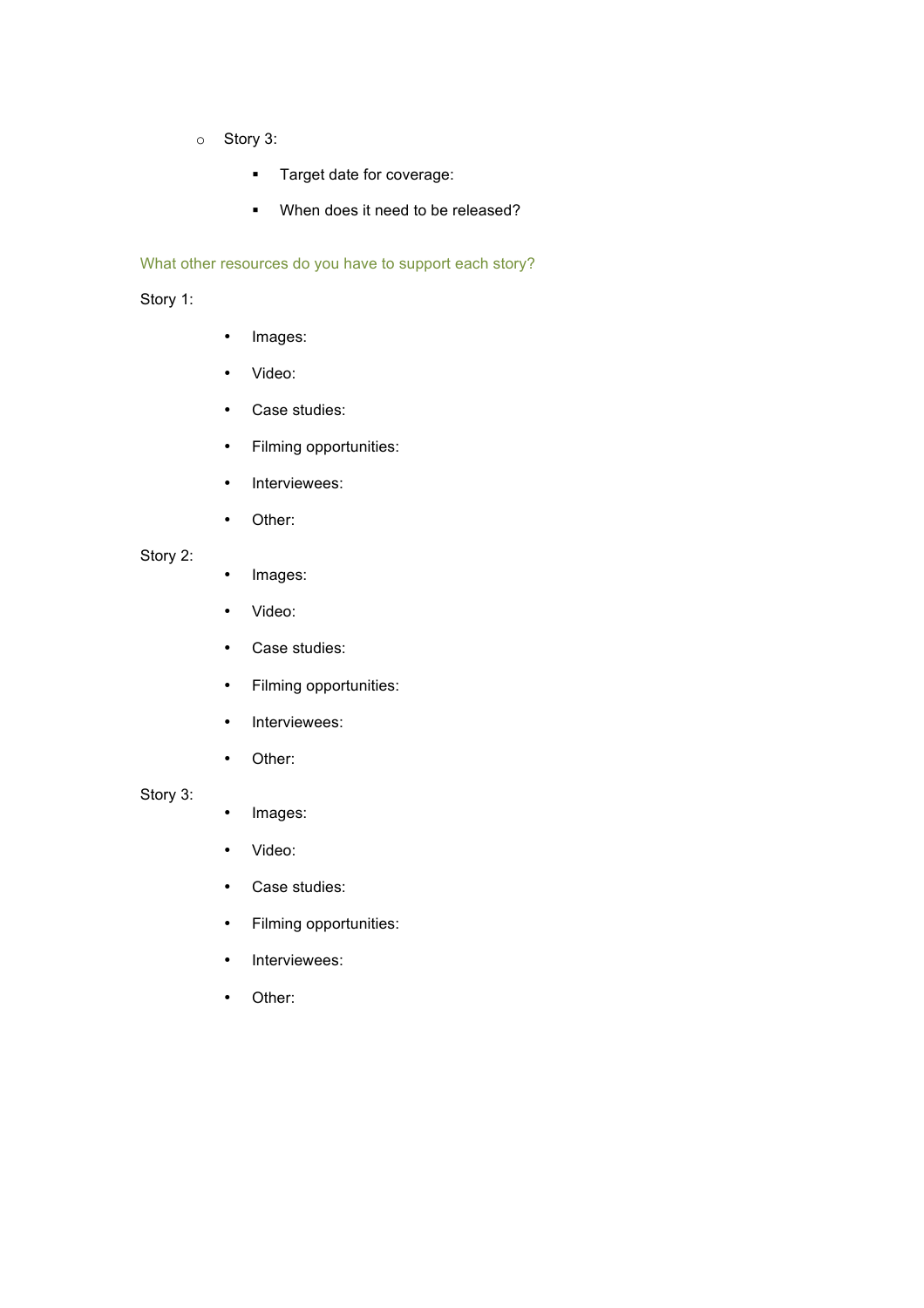#### What other tools are you going to use to further your PR campaign?

This might include #JournoRequest, Response Source, Expert Sources, forward feature lists etc.

- o Tool 1
- o Tool 2:
- o Tool 3:

How often are you going to evaluate the success of your PR campaign and adjust your tactics and schedule as needed?

Delete as appropriate: Monthly / Quarterly / Annually / Other:

What constitutes success for this campaign?

This can be an extension of your measurable objectives above, or just the point when you know your campaign is taking off, such as the first time a new customer comes to you saying they heard about you in the media, or the first time a journalist contacts you rather than you having to contact them.

Timeline (on next page)